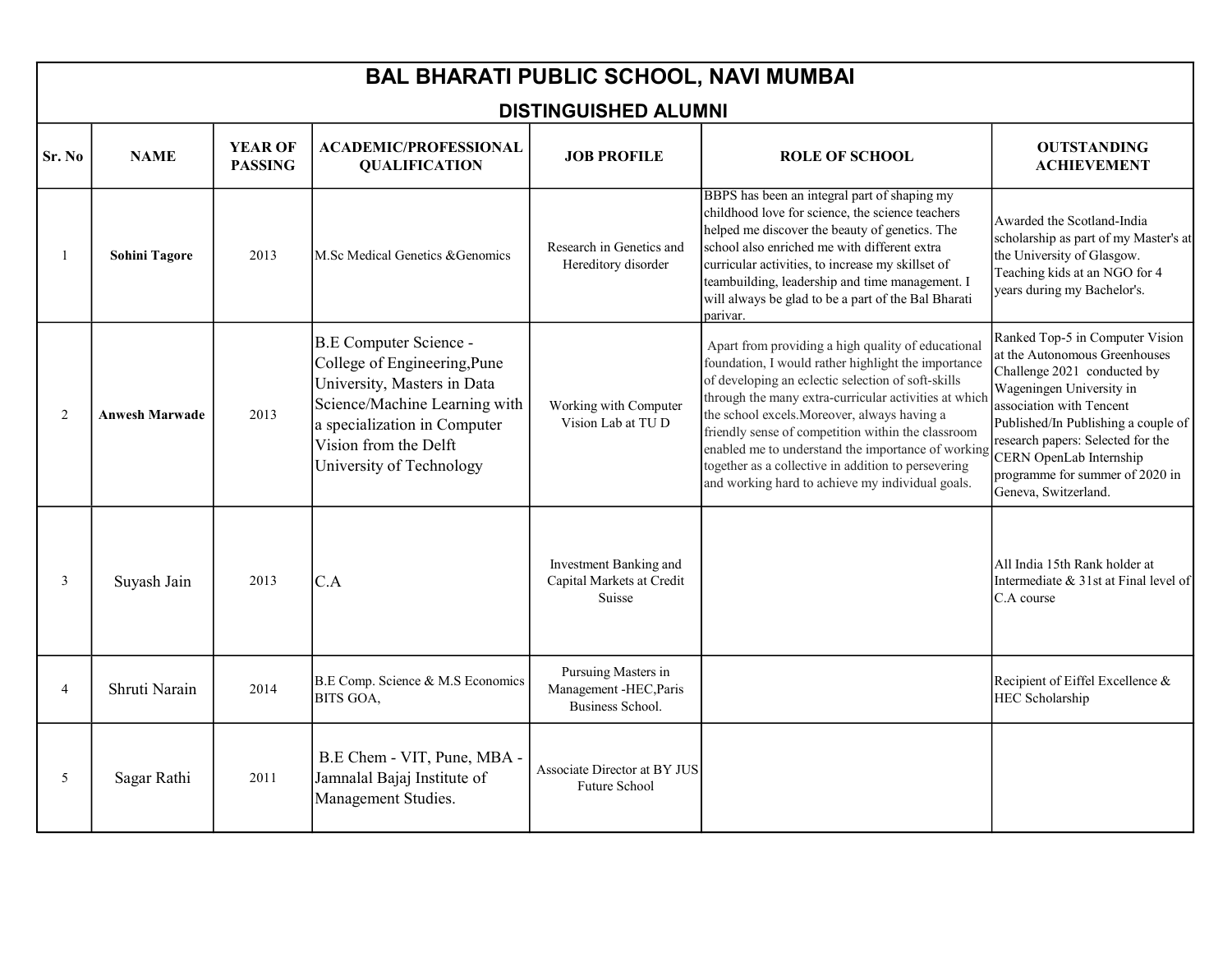| Sr. No | <b>NAME</b>          | <b>YEAR OF</b><br><b>PASSING</b> | <b>ACADEMIC/PROFESSIONAL</b><br><b>QUALIFICATION</b>                                                                                                                               | <b>JOB PROFILE</b>                                                                           | <b>ROLE OF SCHOOL</b>                                                                                                                                                                                                                                                                                                                                                                             | <b>OUTSTANDING</b><br><b>ACHIEVEMENT</b>                                                                      |
|--------|----------------------|----------------------------------|------------------------------------------------------------------------------------------------------------------------------------------------------------------------------------|----------------------------------------------------------------------------------------------|---------------------------------------------------------------------------------------------------------------------------------------------------------------------------------------------------------------------------------------------------------------------------------------------------------------------------------------------------------------------------------------------------|---------------------------------------------------------------------------------------------------------------|
| 6      | Sneha Kavishwar      | 2012                             | BE Computer Science , MBA -IIM<br>Indore                                                                                                                                           | Analyst at Goldman Sachs                                                                     | The time spent at BBPS summarised the best<br>years of my childhood. I feel extremely<br>indebted to school, my Principal, and the set of<br>amazing teachers who helped me discover the<br>person I wanted to be. I'm a strong believer of<br>habit forming and I realize today that so much<br>of the manner in which I approach things, is<br>built on the foundation my teachers laid for me. | IIM Indore Gold medalist.                                                                                     |
| 7      | Rianne Gomes         | 2012                             | Bachelors in Economics from<br>St Xavier's<br>College, Mumbai, MBA - IIM<br>Indore.                                                                                                | Working with Hindustan<br>Unilever ,as an area sales<br>manager and currently as<br>Manager. | BBPS has moulded me into a confident individual<br>and my sincerity in school continues to flourish in<br>Branch Customer Marketing  my professional life too. I owe a lot to BBPS.                                                                                                                                                                                                               | Successfully leading a team of 14<br>people at the age of 23 continues to<br>be my sweetest work achievement. |
| 8      | Anoushka Sharma      |                                  | Bachelors in Economics and a double<br>minor in Mathematics and Advanced<br>Business Analysis from CUNY,<br>Baruch College, New York.                                              |                                                                                              | Being part of Bal Bharati family has been like being<br>at home. That feeling has instilled a grear confidence<br>in me. Lucky to be part of this family.                                                                                                                                                                                                                                         |                                                                                                               |
| 9      | <b>Omkar Parab</b>   | 2014                             | B.Tech                                                                                                                                                                             | Sub Leiutnant in Indian Navy                                                                 |                                                                                                                                                                                                                                                                                                                                                                                                   |                                                                                                               |
| 10     | <b>Tanay Garg</b>    | 2014                             | B. Com Mumbai University. Institute<br>of Chartered Accountants of India (1st<br>attempt all exams) CA Complete. .<br>Currently Trying for MBA- CAT 2021<br>Score 95.55 Percentile | Product manager at Inspire<br>Infosol Pvt. Ltd                                               | I could not be where I am today without BBPS and<br>my dear teachers. I salute them all.                                                                                                                                                                                                                                                                                                          |                                                                                                               |
| 11     | <b>Vikrant Nanda</b> | 2012                             | B.Tech - Birla Institute of Technology                                                                                                                                             | Senior Consultant - Price<br>waterhouse coopers India                                        | My stong foundation of morality, ethics and honesty<br>is because of my school. The principal and teachers<br>of my school have a big role in shaping me.                                                                                                                                                                                                                                         |                                                                                                               |